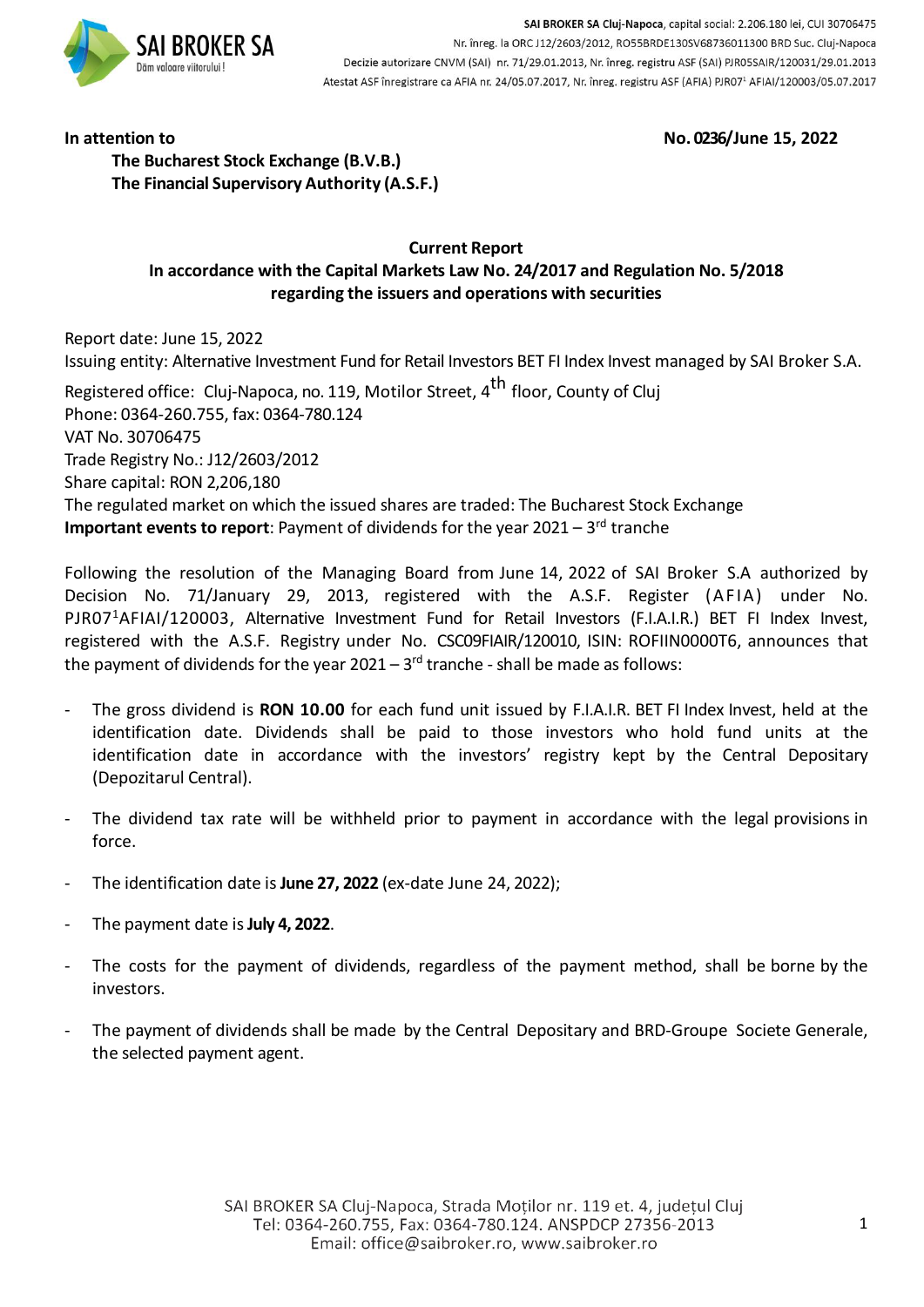

The method of payment:

### 1. **Via Participants (Custody banks/Brokerage companies): Individuals and legal entities / other entities that have an account with the Participant:**

For the individuals, legal entities or other entities, who, at the identification date, hold fund units described in the Section 2 or 3 of the Investors' Registry in the account opened with the Participant, the dividends shall be paid automatically on the Payment Date (July 4, 2022) by bank transfer, via the Central Depositary, into the accounts of the respective Participants.

Non-resident investors who have an account with the Participant and want to benefit of the more favorable stipulations of the Agreement on the avoidance of double taxation entered between Romania and their residence country shall send to the registered office of SAI Broker SA, via the Participant, the tax residence certificate for the year when the payment of dividends is made (2020), within the due term, in original or certified copy, with apostille/super legalization, if applicable, with the certified translation into Romanian, in original, within the following term:

- Until June 30, 2022, unless they have opted for the delayed payment of dividends. The application of the Agreement on the avoidance of double taxation, on the payment date, is conditioned by the receipt of the complete documents until June 30, 2022.
- Until the latest November 30, 2022, should they have opted for the postponed payment of dividends.

The date of the postponed date is the date after the Payment Date representing the deadline established by the issuer for the delay of the payment of dividends to the non-resident shareholders who expressed, via Participants, this payment option to benefit of the more favorable stipulations of the Agreement on the avoidance of double taxation. The date of postponed payment is December 21, 2022. The payment of dividends due to the non-resident investors who opted for the postponed payment shall be made within maximum 10 business days after the receipt of the complete documentation by SAI Broker SA, via Participants.

The Participants shall send to the office of SAI Broker SA, by the dates mentioned above, the list of investors whom the tax documents are presented for, and which shall include: full name of the investors (should the name in the Investors' Registry be different from that recorded in the tax documents, a special section shall detail the reasons for these differences), the investor's identification code of registration with the Investors' Registry sent by the Central Depositary (NIN), the number of fund units held on the Identification Date.

In case of non-resident investors represented by the Participant, the tax on dividends shall be withheld in the standard rate stipulated by the Romanian Tax Law:

- Unless the investors have opted for the postponed payment and have sent the certificate of tax residence until June 30, 2022. In this case, the payment of dividends shall be made on the Payment Date (July 4, 2022)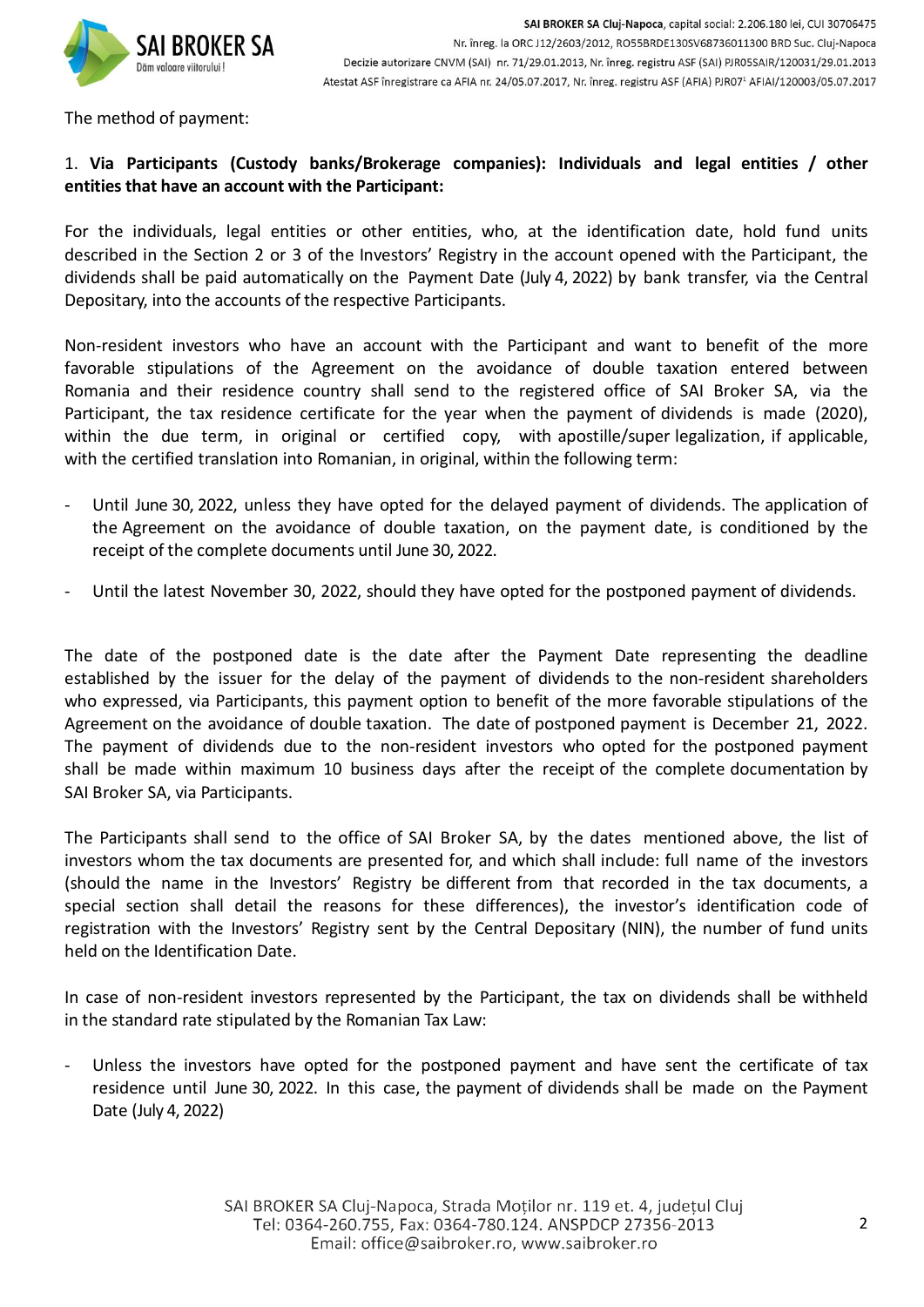If the investors have opted for the postponed payment but have not sent the certificate of tax residence until the latest November 30, 2022. In this case, the payment of dividends shall be made on the Postponed Payment Date (December 21, 2022).

### 2. **Payments by bank transfer (into accounts in RON at a bank in Romania) for the individual investors or legal entities who do not have an account opened with the Participant in accordance with the requests addressed by SAI Broker SA.**

The requests shall be sent to SAI Broker SA until the latest June 30, 2022.

- a) For the individual investors who have not cashed dividends for to the year 2019 and are fund investors on the identification date, June 27, 2022:
	- o written request signed by the investor, mentioning the bank and the IBAN code of the account opened on behalf of the investor; Investors are asked to stipulate in the request the contact phone number in case that clarifications are needed.
	- o copy of the identity card;
	- $\circ$  copy of the statement of account or a document issued by the bank confirming the existence of the account on behalf of the investor, mentioning the IBAN code.

The documentation can be sent by:

- mail, to the registered office of the management company in Cluj-Napoca, no 119, Motilor Street, 4<sup>th</sup> floor, county of Cluj.
- fax to 0364-780.124
- e-mail to [office@saibroker.ro](mailto:office@saibroker.ro)
- b) For the legal entities that have not cashed dividends for the year 2020 and are fund investors at the identification date, June 27, 2022:
	- o request in original duly signed by the legal representative of the entity and with the seal of the company, mentioning the bank and the IBAN code of the account opened on behalf of the company; Investors are asked to mention in their request the contact phone number in case that clarifications are needed.
	- o Trade Registry certificate of attestation (not older than 30 days)
	- $\circ$  copy of the identity card of the legal representative:
	- o copy of the certificate of incorporation of the company;
	- $\circ$  copy of a statement of account or a document issued by the bank confirming the existence of the account on behalf of the company, mentioning the IBAN code.

The documentation stipulated above shall be sent by mail to the registered office of the management company in Cluj-Napoca, no.119, Motilor Street, 4<sup>th</sup> floor, county of Cluj.

c) For the investors who have cashed dividends for the year 2020 and are fund investors at the identification date, June 27, 2022.

Investors who want the payment of dividends to be made into the same bank account where the dividends for the year 2020 were paid, will send the written request signed by the investor, mentioning the bank and the IBAN code of the account opened on behalf of the investor or a request signed by the legal representative of the company bearing the seal of the company, mentioning the bank and the

SAI BROKER SA Cluj-Napoca, Strada Moților nr. 119 et. 4, județul Cluj Tel: 0364-260.755, Fax: 0364-780.124. ANSPDCP 27356-2013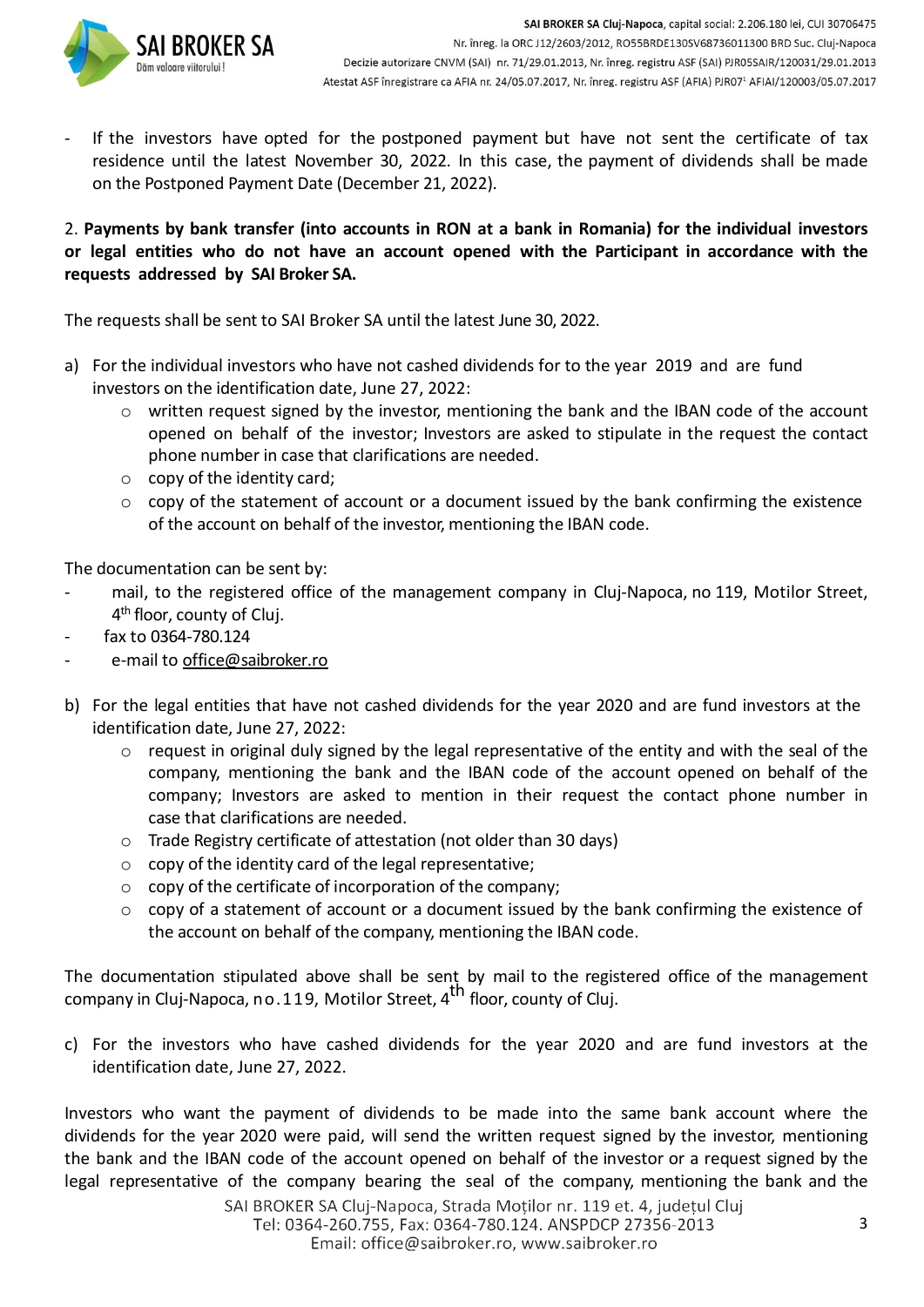

IBAN code of the account opened on behalf of the company.

The request can be sent by:

- mail, to the registered office of the management company in Cluj-Napoca, no. 119, Motilor Street, 4<sup>th</sup> floor, county of Cluj.
- fax to 0364-780.124
- e-mail to [office@saibroker.ro](mailto:office@saibroker.ro)

The investors who want the payment of the dividends to be made into a bank account other than the one where the dividends for the year 2019 and 2020 were paid, shall send the documents mentioned at paragraphs a) and b) above.

### 3. Payments by bank transfer to the individuals or legal entities who do not have an account opened **with the Participant in accordance with the requests sent to the Central Depositary**

The requests shall be sent to the Central Depositary until the latest June 30, 2022.

The Central Depositary gives all the investors not represented by Participants (fund holders units described in Section 1 of the Investors' Registry) the option to cash any due amount directly by bank transfer, regardless of the issuer distributing the amounts.

This option means the registration of the IBAN code with the Central Depositary, which can be used to cash several or all the holding titles, and remains valid for future distributions too, until a contrary notification from the investors is received. The registration of the IBAN code with the Central Depositary shall be charged in accordance with the fee list levied from the holders of securities and borne by each individual investor.

For further details regarding this payment method, the investors are asked to contact the Central Depositary, by phone: 021.408.58.56 or 021.408.59.23 or by e-mail [dividende@depozitarulcentral.ro.](mailto:dividende@depozitarulcentral.ro) The individuals or legal entities shall send to the Central Depositary the documents needed for the payment, as follows:

*a) The individual investors, personally or through a legal or conventional representative,* shall present the Central Depositary the submission form of the IBAN code, mentioning the bank and the account (IBAN code) opened on behalf of the securities holder (the form is available on the site of the Central Depositary - www.depozitarulcentral.ro), joined by:

- copy of the identity card where the personal identification number shall be readable, certified by the holder with "conform to the original";

- statement of account or a document issued by the bank (duly signed and sealed) confirming the existence of the account on behalf of the Holder of securities, mentioning the IBAN code, in original; copy of the documents attesting the quality of the person signing the request, as a legal or conventional representative, as the case may be  $-$  certified by the holder with "conform to the original";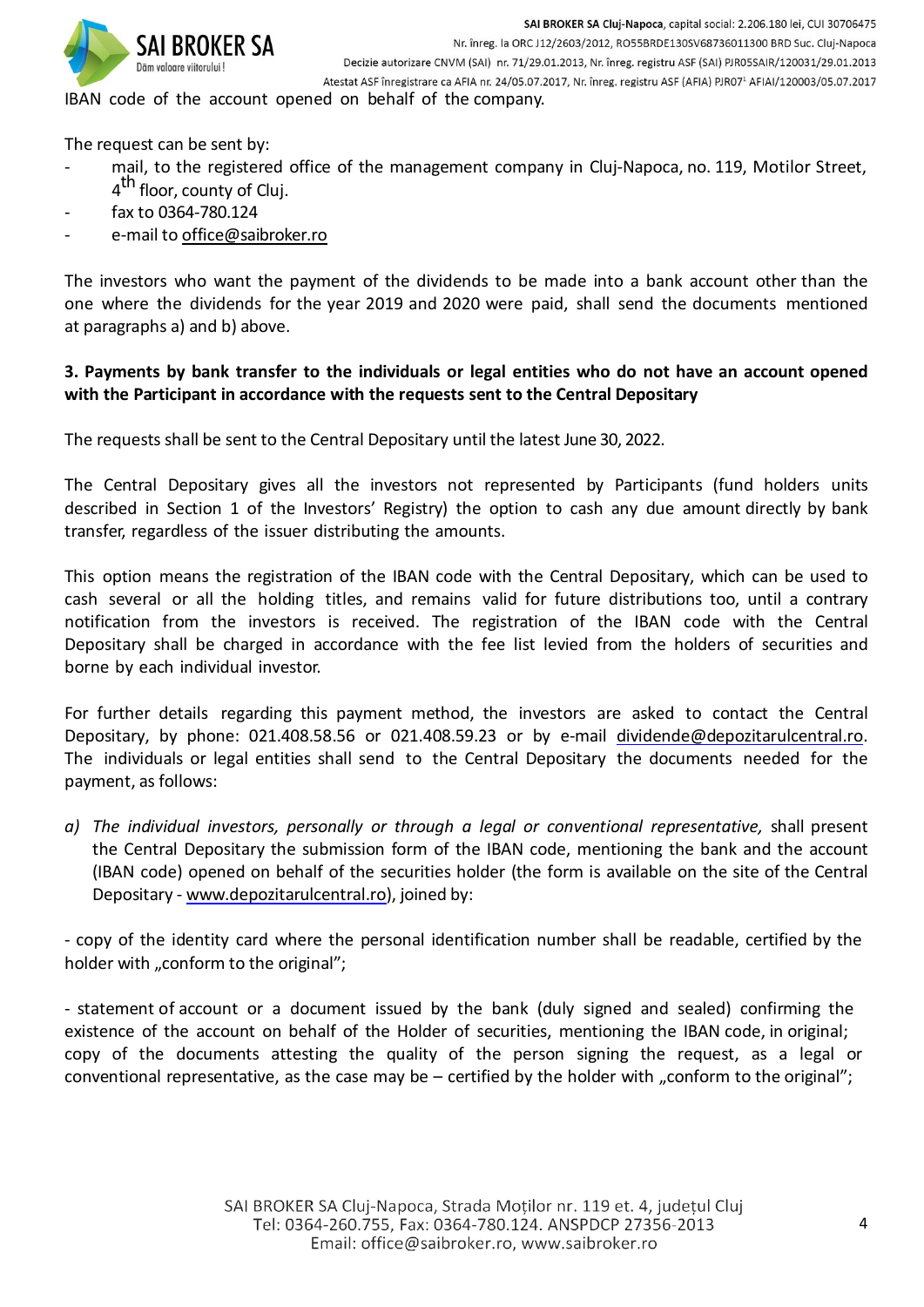- *b)* The *legal entities, through legal or conventional representative,* shall present the Central Depositary the submission form of the IBAN code, mentioning the bank and the account (IBAN code) opened on behalf of the securities` holder (the form is available on the site of the Central Depositary www.depozitarulcentral.ro), joined by:
- copy of the incorporation certificate certified by the holder with the mention "According to the original";
- copy of the document which certificates the quality of the legal representative of the company (attestation certificate issued by the Trade Registry / equivalent entity – for the foreign entities) – certified by the holder "According to the original";
- copy of the documents attesting the quality of conventional representative of the person who makes the request, if applicable– certified by the holder "According to the original";
- statement of account or other document issued by the bank (duly signed and sealed) confirming the existence of the account on behalf of the holder – legal entity, mentioning the IBAN code, in original;

The documents written in a foreign language will have attached the certified translation into Romanian language, and if it is issued by a foreign authority, they shall bear the apostille or superlegalization, as applicable.

The submission forms of the IBAN code shall be sent to the next address: Depozitarul Central SA – Bucharest, Bd. Carol I no. 34 - 36, District 2 or presented at the office of the Central Depositary. The Central Depositary checks the documentation sent by the Investors, and in case that the documentation is not complete, they will require the documents they still need.

# **4. Via the payment agent - BRD Groupe Societe Generale**

a) In cash: only for individuals who do not have an account opened with the Participant - at the BRD cash desks or any BRD unit

For individual investors who are not mentioned at paragraphs 1, 2, and 3, the payment of dividends shall be made cash, starting on the payment date, July 4, 2022, at the BRD desks or any BRD unit. The list of BRD units is available on the website <http://www.brd.ro/banca/retea-unitati/> and on the [www.saibroker.ro.](http://www.saibroker.ro/) The cash payments shall be made within the limit of the amounts established by the applicable legislation. Investors shall present the documents mentioned in Appendix 1.

# b) By bank transfer: individuals and legal entities

The individual investors and legal entities who want to be paid the dividends by bank transfer can require BRD, starting on the payment date July 4, 2022, the payment by bank transfer, presenting to the bank cash desks the documents mentioned in Appendix 1.

All the documents presented at the bank cash desks in copy shall be certified for conformity with the original, duly signed and sealed by the investor/trustee.

# **5. For the non-resident individual investors or legal entities who do not have an account opened with the Participant**

The non-resident investors who are not represented by the Participant and want to apply the more favorable stipulations of the Agreement on the avoidance of double taxation entered between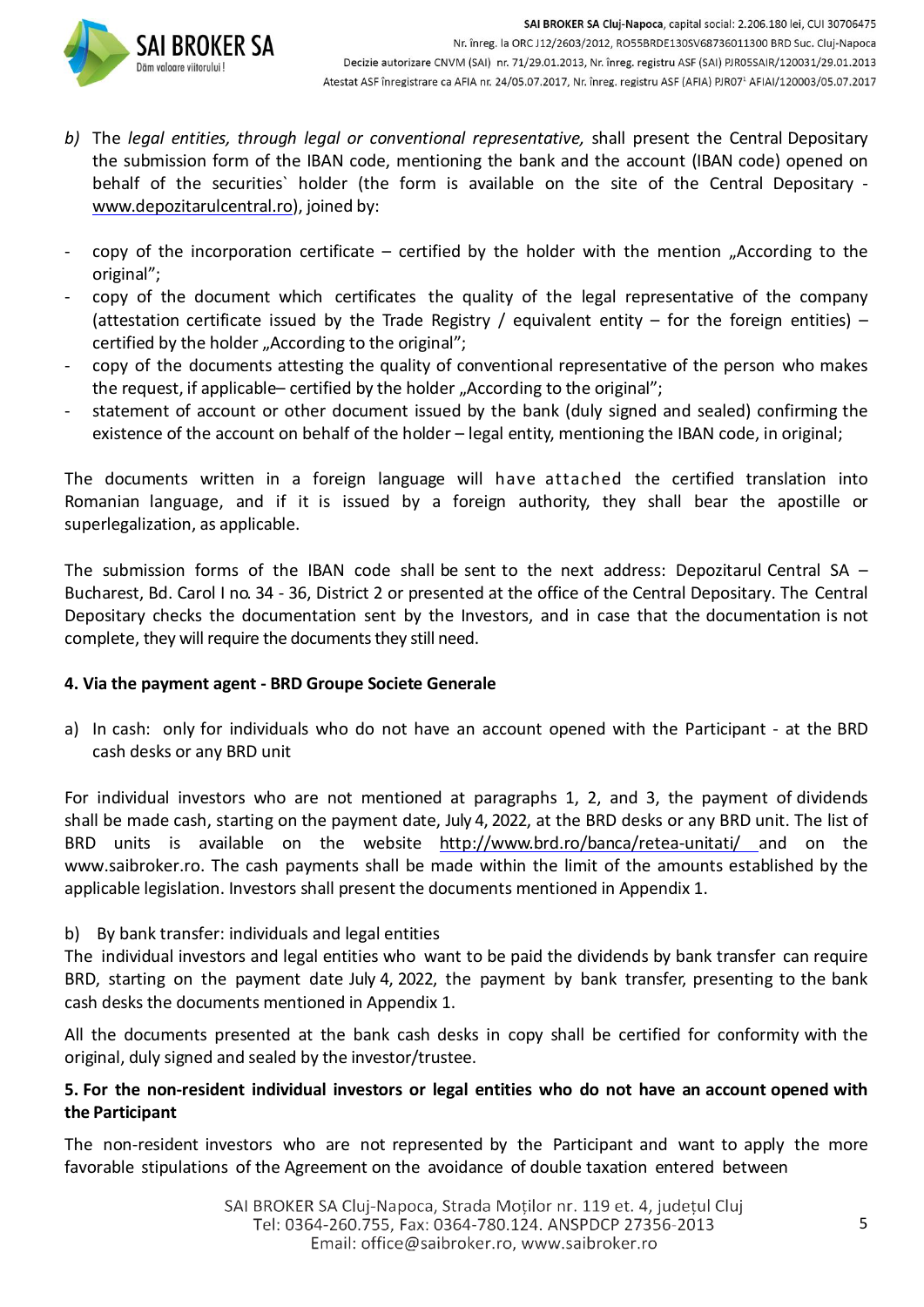

Romania and the residence country, shall send to the office of SAI Broker SA until the latest June 30, 2022 the certificate of tax residence, in original or certified copy, with the apostille/super legalization, if applicable, joined by the certified translation into Romanian, in original.

For the payment of dividends by bank transfer, the non-resident individual investors or legal entities shall present, beside the certificate of tax residence, the documents mentioned at paragraph 2.

#### **6. Deceased investors**

Should deceased persons be included in the registry of investors at the Identification Date, dividends shall be paid only after the registration of the direct transfer of ownership over the fund units with the Central Depositary as a result of the succession, at the request of their inheritors.

#### **7. Fund units held in co-ownership**

In case of the co-owned fund units, the payment of dividends shall be made as follows:

- In case of cash payments, the payments shall be made provided that all the co-owners appear at BRD personally or by legal representative and/or conventionally to present the documents stipulated for the cash payments.
- In case of the payments by bank transfer, the dividends due to the co-owners shall be transferred into the account indicated by all the co-owners on the basis of the common request sent by one of the methods indicated above
- In case of the payment to those who opened the account with the Participant, the dividends due to the co-owners shall be transferred to the Participant they are client with.
- In case that the co-owners require both the registration by the Central Depositary of the direct transfer of ownership over the financial instruments as a result of the separation from the shared property, in accordance with the applicable legal provisions, and the direct payment to each of the co-owners, in accordance with the number of instruments obtained in exclusive ownership, the Central Depositary shall block the payment of the dividends and the dividends shall be paid to each co-owner in compliance with this procedure.

Any modification of data in the investors' registry (name, domicile, inheritors, etc) shall be done only by the Central Depositary upon the request of the investor / due person.

Additional information regarding the payment of dividends can be obtained at the registered office of the management company: Cluj- Napoca, no. 119, Motilor Street, 4<sup>th</sup> floor, County of Cluj, by phone: 0364- 260.755 or by e-mail: [office@saibroker.ro.](mailto:office@saibroker.ro)

Best regards,

Adrian Danciu President of the Managing Board,

Bogdan Ilieş Representative of the Compliance Department

Bydung

SAI BROKER SA Clui-Napoca, Strada Motilor nr. 119 et. 4, judetul Clui Tel: 0364-260.755, Fax: 0364-780.124. ANSPDCP 27356-2013 Email: office@saibroker.ro, www.saibroker.ro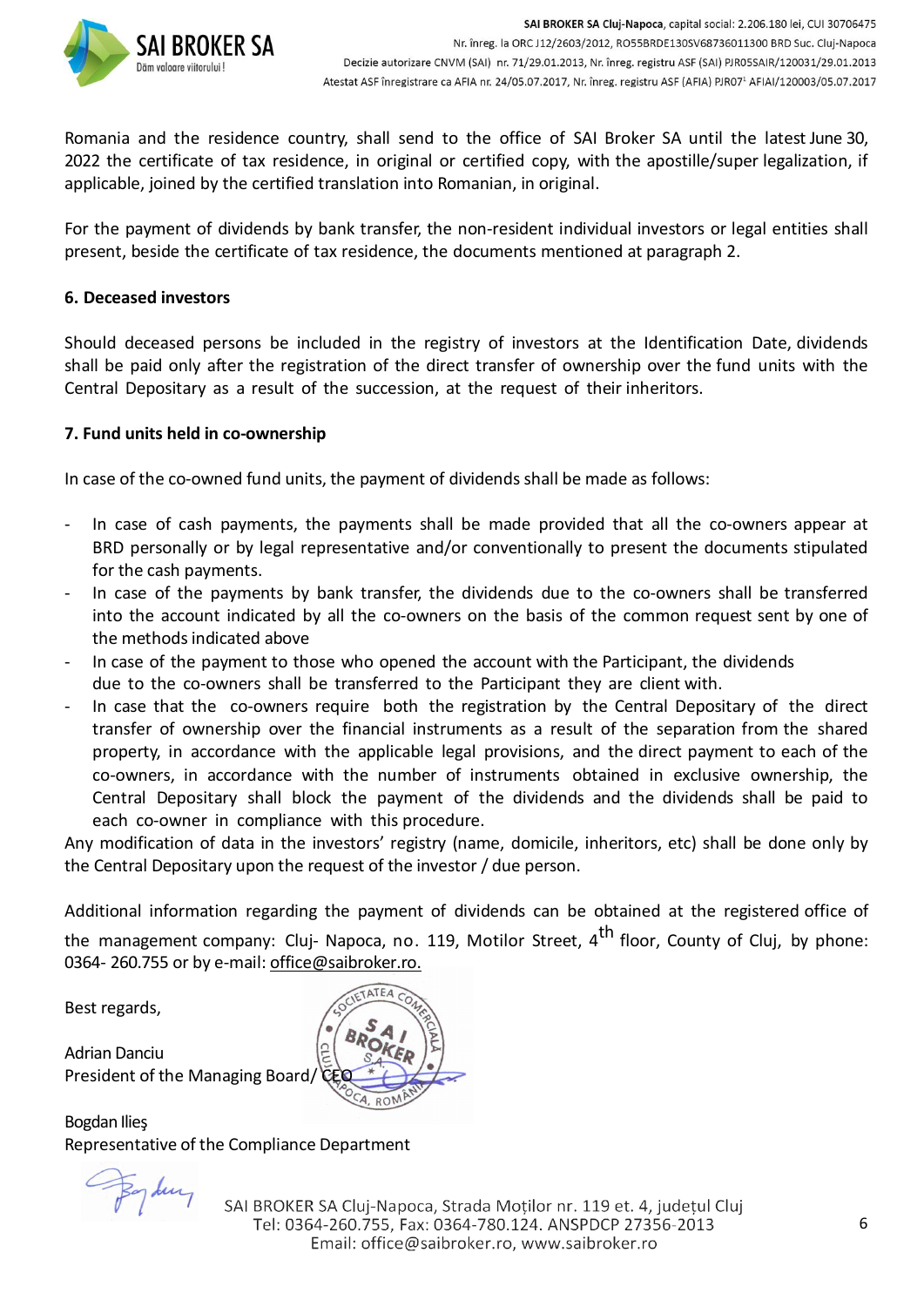

## **Appendix 1 – List of documents needed to cash/be transferred the due amounts to the investors via the payment agent - BRD Groupe Societe Generale**

**1. Individual inverstors – Payments processed in cash/bank transfers at the cash desks of the Payment Agent:**

As a resident individual investor:

Identity card having mentioned the personal identification number (CNP); the identification of the investor by the Payment Agent shall be done on the basis of the information corresponding to CNP.

As a non-resident individual investor:

Identification document of the investor, mentioning the data corresponding to those of registration in the registries of the Central Depositary

As an individual investor aged under 14:

- identity card of the tutor /parent, mentioning the personal identification number (CNP)  $+1$ photocopy certified for conformity with the original (the photocopy shall be withheld by the Payment Agent).
- birth certificate of the investor mentioning the CNP  $+$  1 photocopy certified for conformity with the original (the photocopy shall be withheld by the Payment Agent)
- The legal document founding the tutoring in case of the tutor who is not one of the parents + 1 photocopy certified for conformity with the original (the photocopy shall be withheld by the Payment Agent)

As a guardian of the investments of individual investors:

- identity card of the guardian, mentioning the personal identification number  $(CNP) + 1$  photocopy certified for conformity with the original (the photocopy shall be withheld by the Payment Agent)
- identity card of the investor, mentioning the personal identification number (CNP) + 1 photocopy certified for conformity with the original (the photocopy shall be withheld by the Payment Agent).
- The legal document founding the guardianship + 1 photocopy certified for conformity with the original (the photocopy shall be withheld by the Payment Agent)

As a trustee of the individual investors:

- Power of attorney authenticated by a notary, including the power of attorney to cash the Amounts to be distributed issued within a maximum of 3 years before the date of payment, except for the case where the power of attorney has a validity term longer than 3 years and is valid at the date when the payment is made + 1 photocopy certified for conformity with the original (the photocopy shall be withheld by the Payment Agent) and the identity card of the trustee + 1 photocopy certified for conformity with the original (the photocopy is held).
- identity card of the trustee, mentioning the personal identification number  $(CNP) + 1$  photocopy certified for conformity with the original (the photocopy shall be withheld by the Payment Agent)

Note 1: In case of co-owners, the payment shall be processed provided that all the co-owners appear at the cash desk, personally or by legal and/or conventional representative.